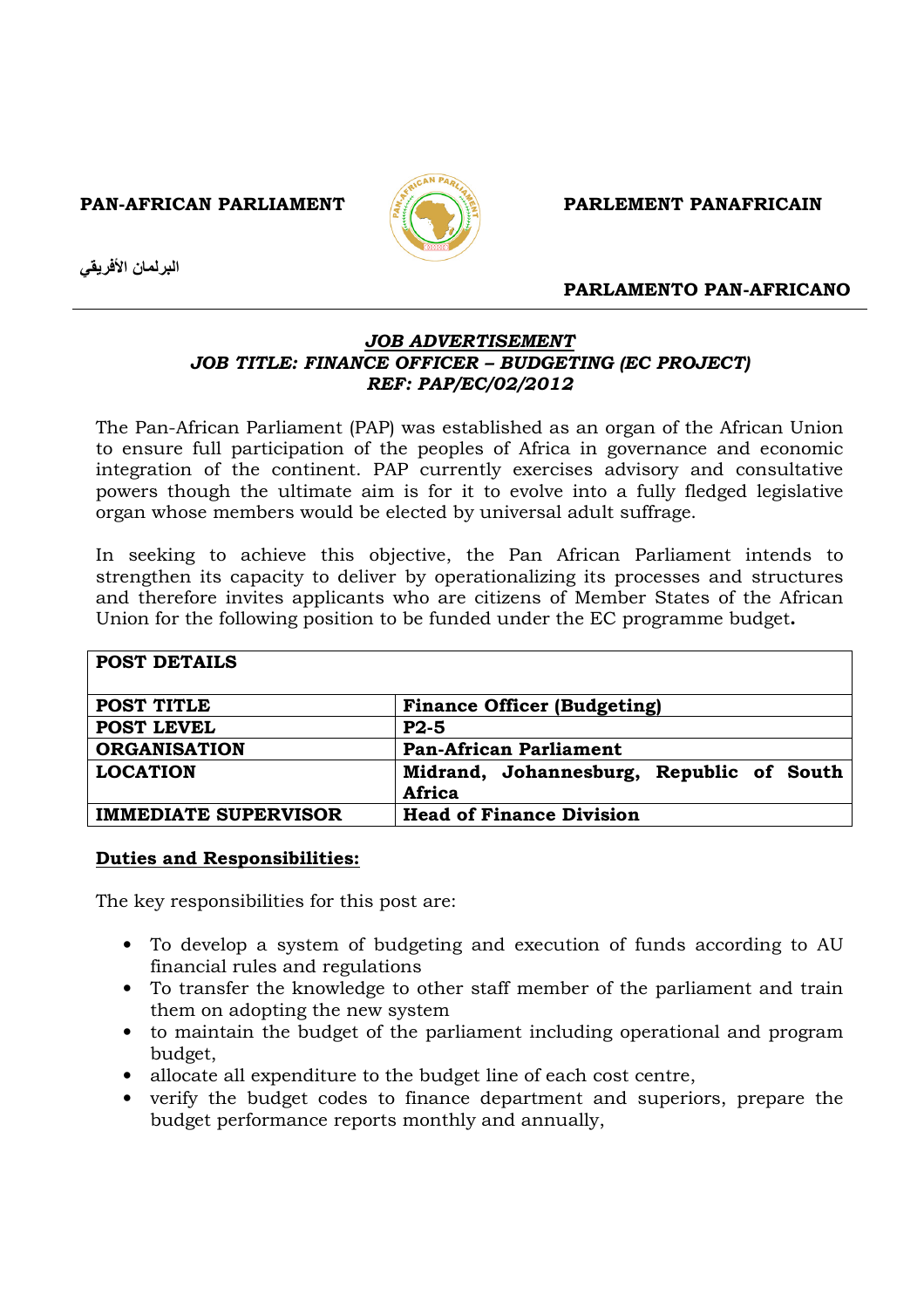- be a focal point among other departments for budget preparation, prepare and budgeting for all projects and mission in advance and alert the superior of any fund or resources shortfall
- Liaise with other s to prepare the budget and provide a full report on this process.
- Update all decision makers about status of allotment periodically and clarify any budget misallocation with other team members.
- Insure that the financial rules of the AU are implemented correctly and allocated accordingly.
- Assist on any Ad-hoc work required by superior when required and related to this post.

# Educational Requirements

- Bachelor's Degree in Accounting or Finance is required. A professional qualification such as CIA, CPA, and CA, ACCA, CIMA or equivalent from a recognized institution will be an added advantage.
- At least 5 years of relevant working experience in Finance area.
- A good knowledge of the SAP integrated financial management system, with particular reference to providing Financial Operational services.
- Able to work in multicultural setting and a good team spirit;
- Good communication and computer skills.

**Tenure of Appointment**: The appointment will be made on a short term contract for a period of eleven (11) months renewable provided positive performance evaluation and availability of funds. This contractual offer is on project condition and does not constitute to regular employment within the structure of the Pan-African Parliament.

# Language requirement

Fluency in English and French is required; working knowledge of other AU language is highly desirable.

# Age requirement

Candidates must preferably be between 28 and 45 years old.

# Gender Mainstreaming

 The PAP is an equal opportunity employer and qualified women and men are strongly encouraged to apply.

Application: To apply, please submit the following:

- A letter stating reasons for seeking employment with the PAP;
- A detailed and updated CV, indicating your nationality, age and gender;